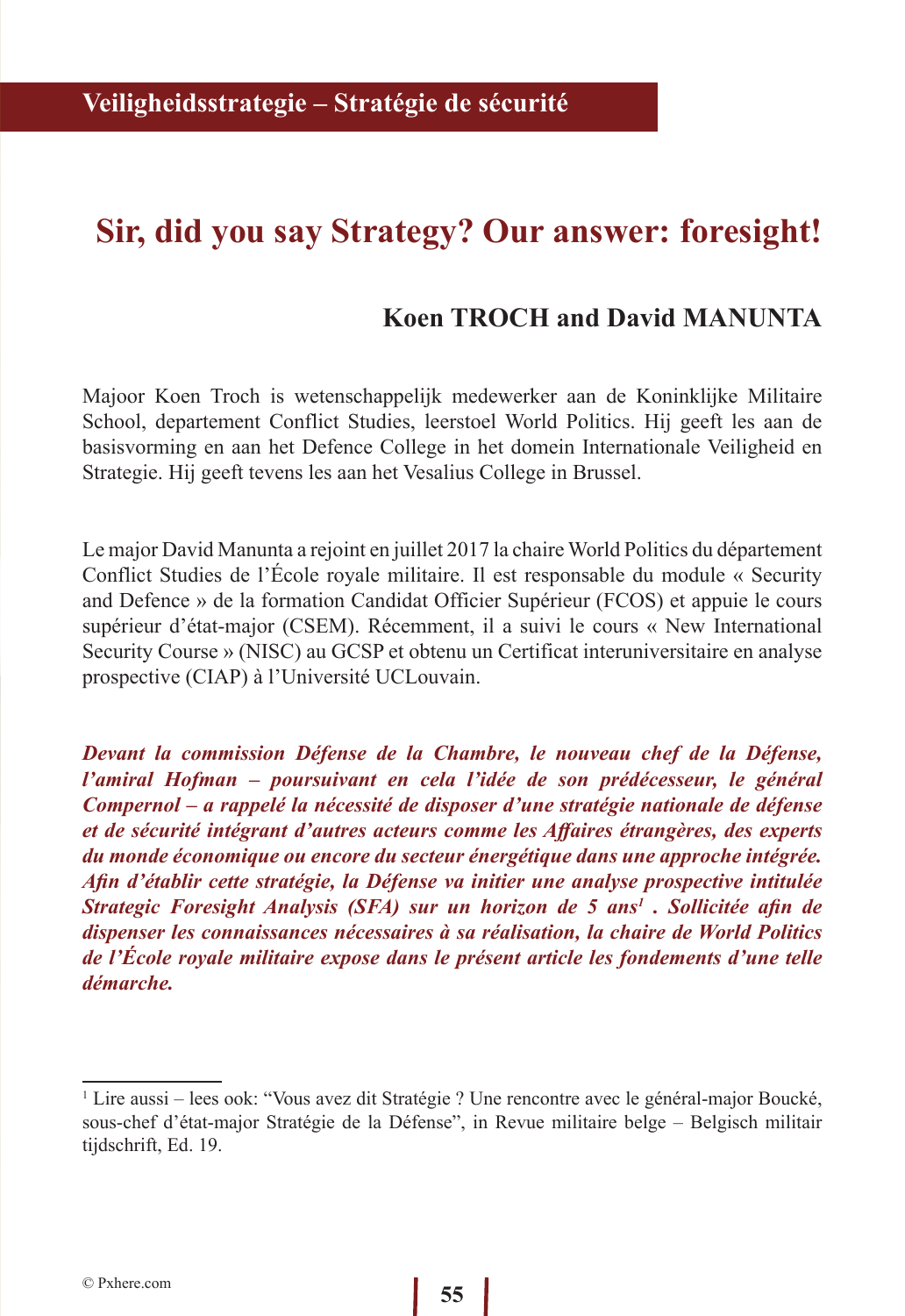*De leden van de commissie Defensie van de Kamer werden door de nieuwe Chef Defensie, Admiraal Hofman – die in dit verband het idee van zijn voorganger, Generaal Compernol, voortzet – aan de noodzaak herinnerd van een nationale defensieen veiligheidsstrategie die andere actoren integreert zoals Buitenlandse Zaken, deskundigen uit de economische wereld of de energiesector in een geïntegreerde aanpak. Om deze strategie tot stand te brengen zal Defensie een prospectieve analyse starten onder de naam Strategic Foresight Analysis (SFA), met een horizon van 5 jaar1 . De Leerstoel World Politics van de Koninklijke Militaire School is gevraagd de kennis te leveren die nodig is voor de realisatie ervan en zet in dit artikel de academische grondslagen van een dergelijke aanpak uiteen.*

In the field of international relations, examples of events that have shaped our world are numerous... The stock market crisis of 1929, the oil shocks of the seventies, the fall of the Berlin Wall in 1989, 9/11 in 2001, the real estate bubble of 2008... or the current coronavirus pandemic, to name only the most high-profile ones! You might say that all these events are not closely linked to international relations in the strict sense of the word. But the fact is that in a globalised world and following the integrated approaches advocated for years now, whether they are called holistic approach<sup>2</sup> or comprehensive approach<sup>3</sup>, the interconnections recent example was given in May 2020 when the 73<sup>rd</sup> World Health Assembly in Geneva was debating to invite Taiwan to join again the World Health Organization (WHO), from which it was excluded in favour of China in 1971. "*Why on earth are we talking about Taiwan at this time?*" It is because this country, even if it is not recognised by the People's Republic of China, has built a

<sup>&</sup>lt;sup>2</sup> A holistic approach refers to the analysis of a system as a whole rather than just its parts ( $\frac{https://}{https://}$ dictionary.cambridge.org/fr/dictionnaire/anglais/holistic).

<sup>&</sup>lt;sup>3</sup> According to NATO, the notion of "Comprehensive approach" has three objectives: First, to improve the coherent application of the Alliance's own crisis management instruments, including its military and political planning procedures. Second, to improve the Alliance's practical cooperation at all levels with partners, the United Nations and other relevant international organisations, governmental and non-governmental organisations (NGOs), contractors, business partners and local actors in the planning and conduct of operations. Finally, to strengthen the Alliance's ability to support stabilisation and reconstruction efforts in all phases of a conflict, in concert with other actors (https://www.handbook.cimic-coe.org/1.introduction/1.1nato-and-acomprehensive-approach/).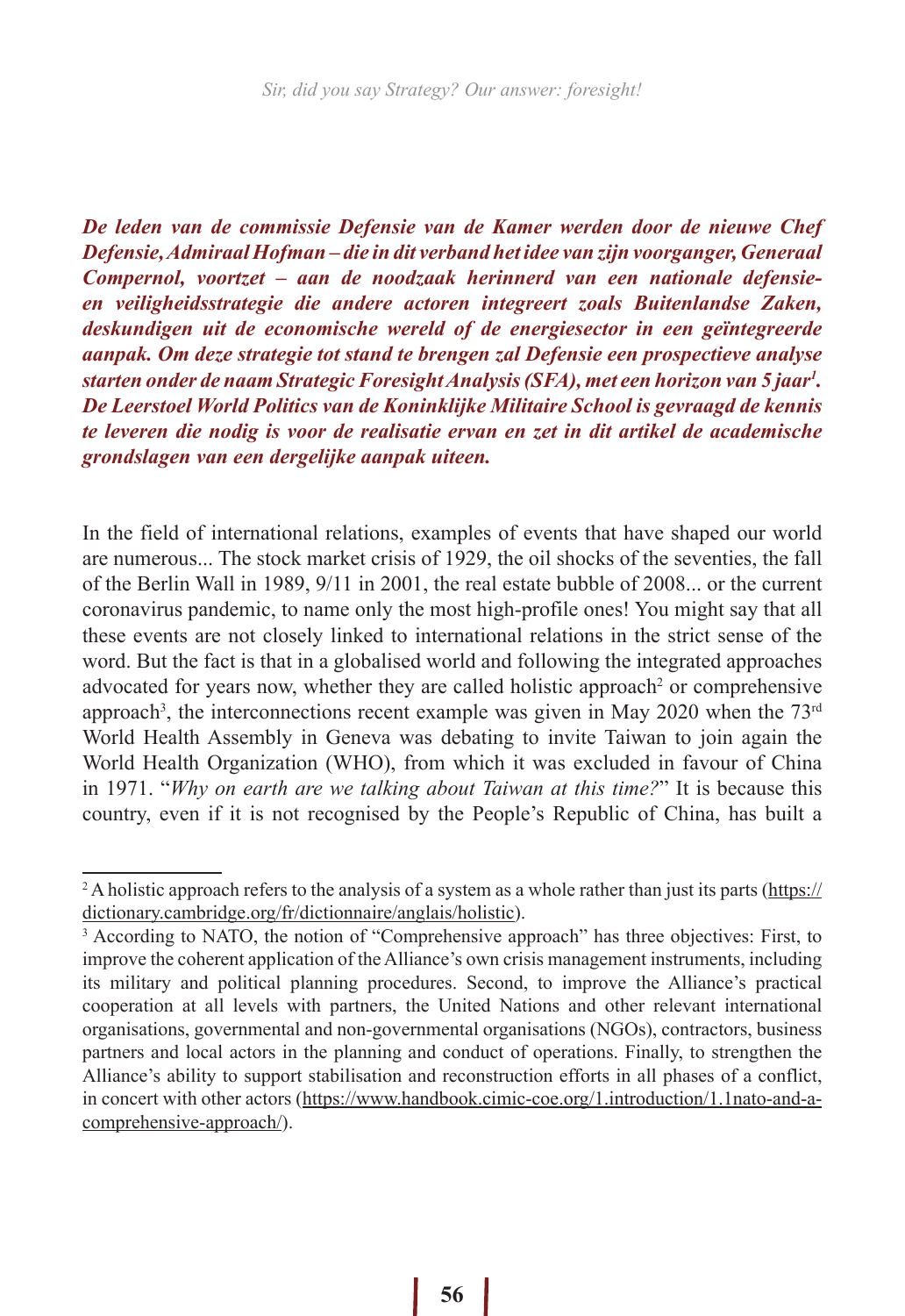solid reputation<sup>4</sup> in foresight analysis. Being part of its strategic culture<sup>5</sup>, it has certainly enabled it to approach this pandemic in an edifying way, to the point of even being cited as an example by the WHO $^6$  and its peers, whether or not China – the country where this virus originated from – likes it or not....

Other countries also have a reputation in this domain. Singapore and Finland apply foresight to the highest level to avoid strategic surprises and to build their own future, safe from unpleasant strategic surprises.

All the above-mentioned unpleasant events have one thing in common: the inherent ability to generate a strategic surprise for international actors. They did not only challenge the values and interests of the actors, but also the rules of a system described as VUCA, "*volatile, uncertain, complex and ambiguous*", in the best case, or as BANI, "*Brittle, Anxious, Non-linear and Incomprehensible*" at worst, as mentioned by Wendy Schultz, the renowned futurist and director of *Infinite future*<sup>7</sup> .

And it is indeed under such conditions that organisations with a forward-looking entity will make the difference with those that are strategically blind and do not possess this essential ability to anticipate future scenarios, however unlikely they may be. This is not about predicting the future, in which case we would go to the local bookstore to play the lottery and win the jackpot. No, it is a matter of combining the elements of the past, which reflects our "*DNA*" based on tangible facts, with the emerging trends, which are intrinsically hypothetical, in order to formulate scenarios of the future and identify their implications. This ability is obviously linked to our most beautiful asset, which makes human beings so unique: the brain. Neuroscience has proven that our brains are superbly designed, through the process of natural selection, to take care of the future.

<sup>4</sup> Chan S & Clark C. (1992/2005), *Flexibility, Foresight and Fortuna in Taiwan's Development*, Routledge.

<sup>&</sup>lt;sup>5</sup> The Foresight International Education Center (http://www.fiec.com.tw/en/about-foresight. html).

<sup>6</sup> WHO praises Taiwan on Covid-19, but no change on participation issue, FOCUS TAIWAN CAN English News, April 2020 (https://focustaiwan.tw/politics/202004180008).

<sup>7</sup> Mentioned by Dr Wendy SCHULTZ, Director Infinite Futures, during a webinar "*What's next? Strategic anticipation and the Covid-19 Crisis*" organised by the Geneva Centre for Security Policy (GCSP – https://www.gcsp.ch/). https://www.youtube.com/watch?v=7PsfuqfQgpI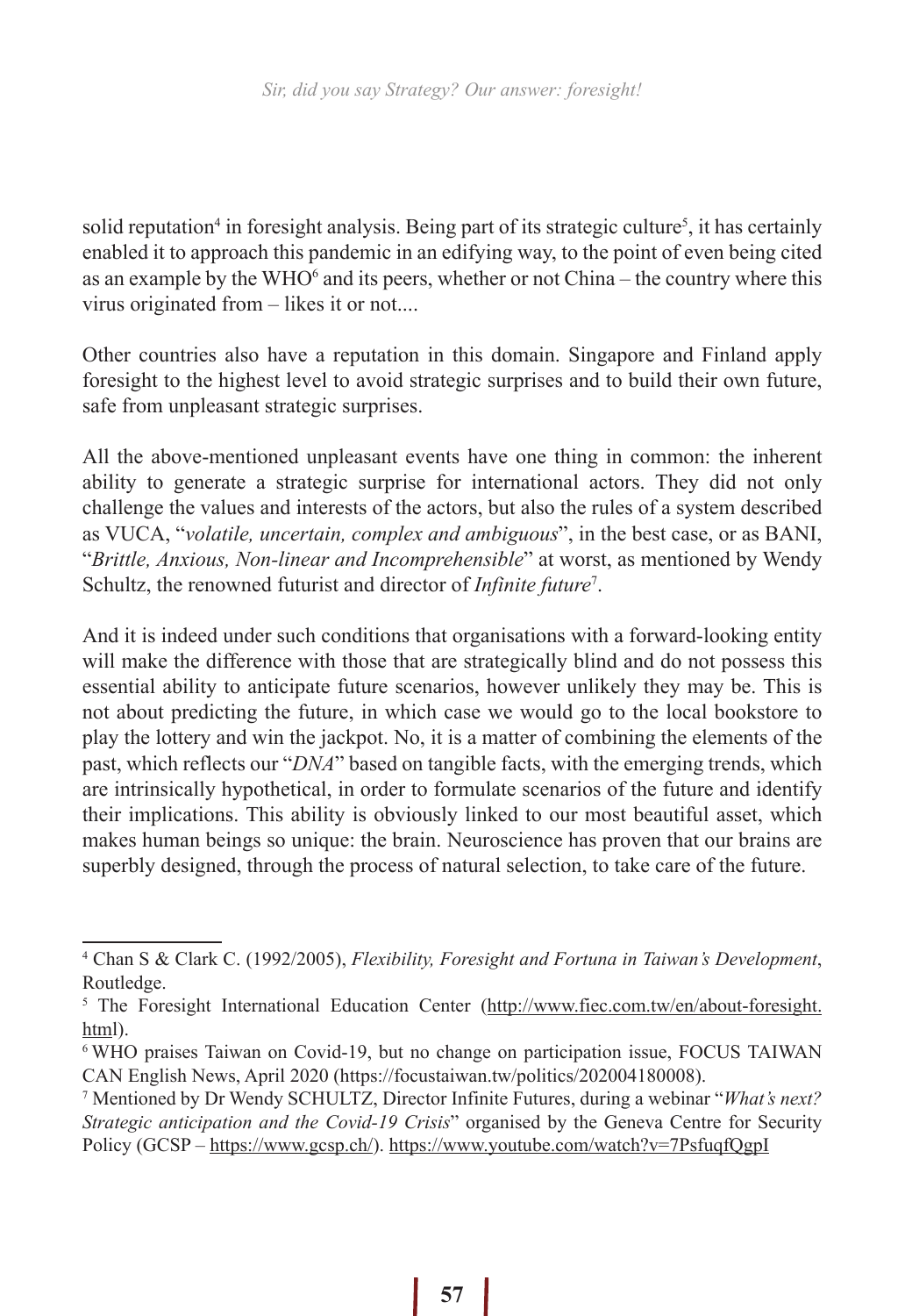Some parts of the brain consciously and voluntarily think about it, others are pushed to do so, whether we want to worry about the future or not. According to a theory that comes from psychology and neurology, the "*dual process theory*", our brain looks into the future and makes decisions in two ways<sup>8</sup>. Daniel Kahnemann described both processes in his book *Thinking fast and slow*<sup>9</sup>. The first "intuitive" method, also called "system 1"-thinking, is rather unconscious and is mainly based on our emotions, but it is very fast, much faster than the second method. This process in the first way of thinking is automatic, like the drills that the military is so fond of, and is used for daily decisions. Of course, it may entail mistakes.



<sup>8</sup> Olivier Houdé, *Le Raisonnement* (Chapitre II - Les théories du double système : système 1 (intuitif) et système 2 (logique)), Que sais-je ?, Presses Universitaires de France, 2014.

<sup>9</sup> Daniel Kahnemann, *Thinking Fast and Slow*, Farrar, Strauss and Giroux, New York, 2011.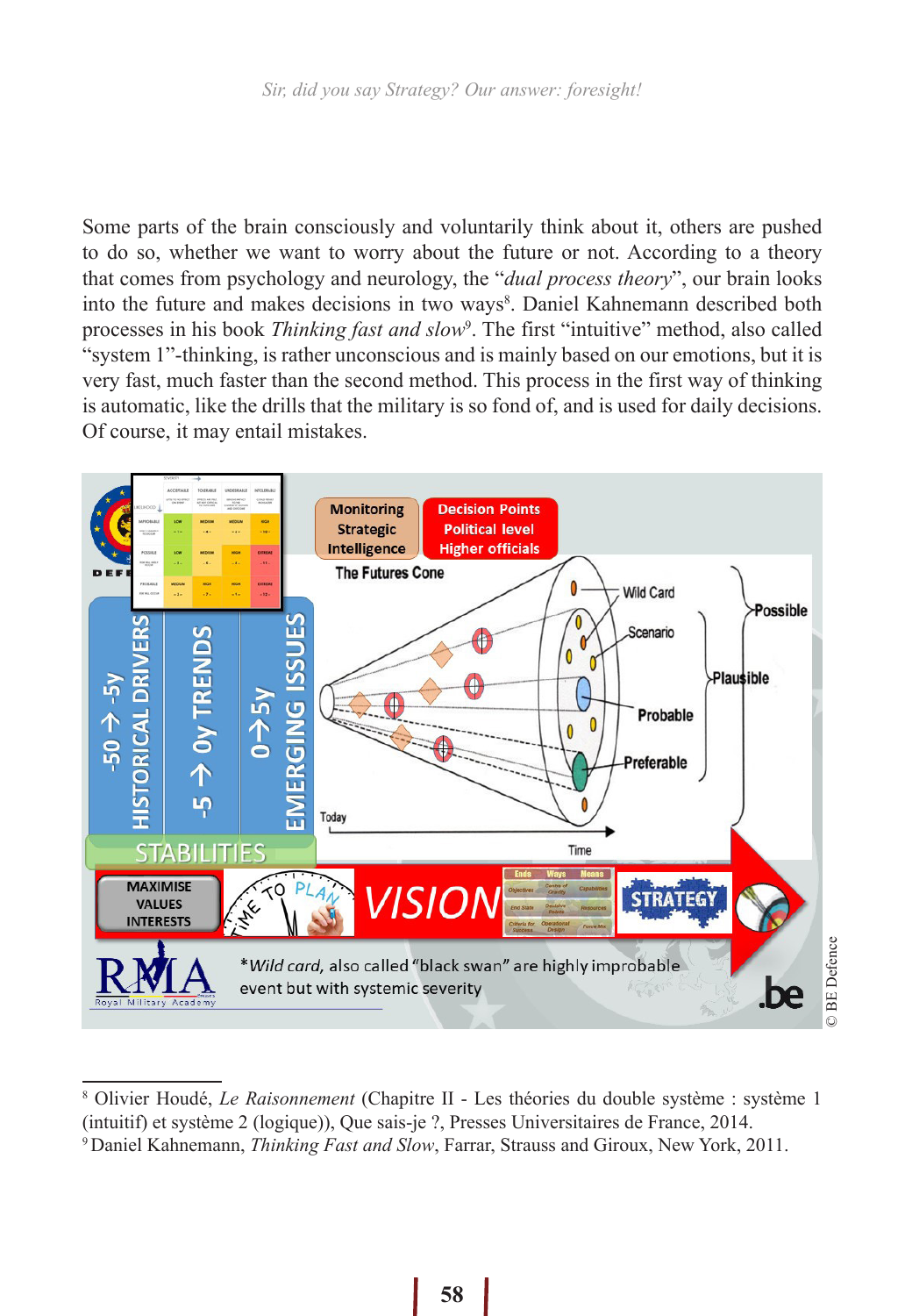However, this is normal because our brain wants to save energy and thinking requires energy. Nonetheless, we need to have "system 1" thinking to survive. As a caveman when we were fighting wild animals and as a homo sapiens in the  $21<sup>st</sup>$  century when we are driving our car in heavy traffic.

The second logical method, or "system 2" thinking, is based on a more critical reflection, on the examination of the facts. It is being done in a much more conscious manner. It will be used for complex decisions that require effort. Above all, it will be more reliable. Both systems play a role in our thinking and decisions.

One of the consequences, according to Kahnemann, is that we often replace the original, difficult question with a simpler one that we can answer. An example of question substitution: instead of answering the question "*This woman is running for political office. How far will she go?" we will replace it by "Does her appearance match my idea what a political winner looks like?*", a question which is easier to answer as it does not require time and energy for a thoughtful answer. Switching between system 2 and 1.

WYSIATI or "*What You See Is All There Is*" is another consequence of our thinking system. We often draw conclusions based on very limited evidence or from our own limited experience, which of course helps to use system 1, but which also allows, for example, polarisation in politics and society. How a message is communicated also plays a role. We often rely on system 1 and are scared when a doctor says that we have a 10% chance that an operation will be fatal. If we get the message that an operation has a 90% success rate, we already feel much better. Kahnemann states that we rely too often on our gut feeling and too little on the facts, which makes a correct assessment even more difficult. Once again, "system 1"-thinking seems to prevail too often.

Neurology has also shown that the neural structures used by our brain to remember the past are often summoned when our brain tries to imagine the future. It follows that our knowledge and experience, what we know and have learned, as well as our global vision of the world will have a decisive influence on our ability to anticipate or forecast the future. Partly this will also be due to "system 1"-thinking because, in a way, we save energy again and nothing is simpler when the future looks like the past because then there is no surprise.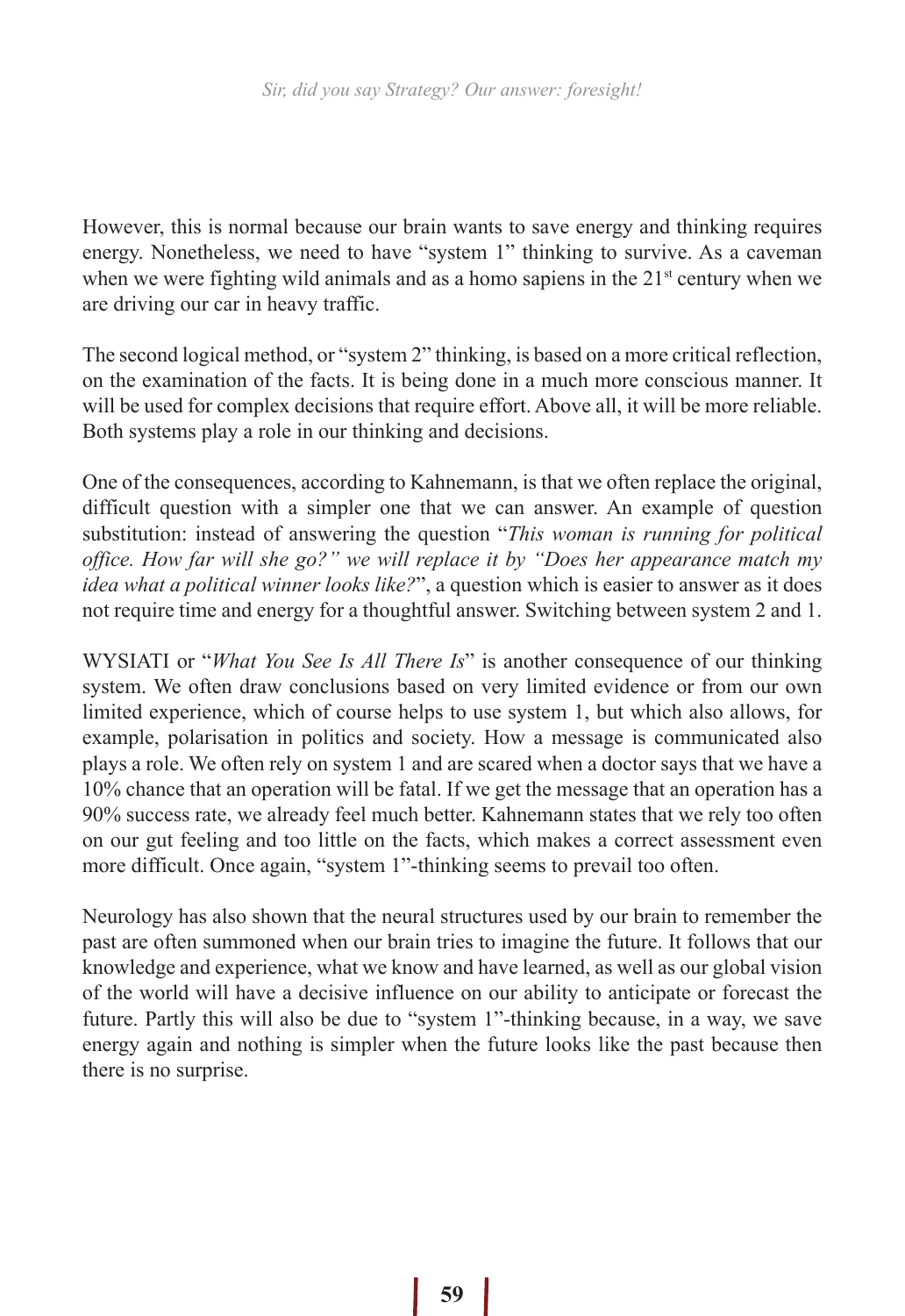Therefore, foresight must be a rational study, based on established historical facts, but also on our ability to interconnect elements for which the degree of certainty is not (yet) established. This requires "system 2" thinking. And a lot of creativity. It can be about our future as individuals, about the future of an organisation, the future of one or more states, or even the world's future. The idea is to be able to distinguish long-term trends beyond the events we can notice on a daily basis. One or more realistic scenarios must then be generated from these trends.<sup>10</sup>

There are plenty of classic examples of people and organisations who were wrong and who misjudged notable trends and new developments. Some of these examples are afterwards became a laughing stock. "*This telephone has too many shortcomings to be seriously considered as a means of communication*" was the finding in an internal memo by Western Union in 1876. "*The horse is here to stay, but the automobile is only a novelty, a fad*" is the advice given to future shareholders of the Ford Company at the beginning of the  $20<sup>th</sup>$  century.

Finally, in his book *The Image of the Future* (1973), futurist Fred Polak states that a very detailed picture of the future will encourage us to go further and make this potential future a reality. It becomes a desired or envisioned future. However, we must ensure that this vision of the future is the result of critical reflection based on established facts, otherwise our vision of the future will be biased and flawed and might open the way to all kinds of extremism.

However, if there is really no thought for the future, it can be disastrous for the company. Eastman Kodak's firm belief that digital photography had no future is the best-known example. Nevertheless, innovative companies can also be completely wrong. In 1998, Nokia was the best-selling mobile phone manufacturer in the world. In 2007, half of all smartphones in the world were Nokia. As of 2010, the company was no longer able to stand up to the competition because of a lack of innovation and a number of faulty decisions. In a few years, they lost more than ninety percent of their market value and in 2013 Microsoft acquired them.

However, how can we avoid these strategic surprises or at least minimise their harmful consequences by preparing as well as possible? Many of the great minds of this world have formalised the discipline of "*foresight*", or "*prospective*" into an analytical process

<sup>10</sup> DEMARET, *De invloed van kunstmatige intelligentie op de geopolitiek*, 2020.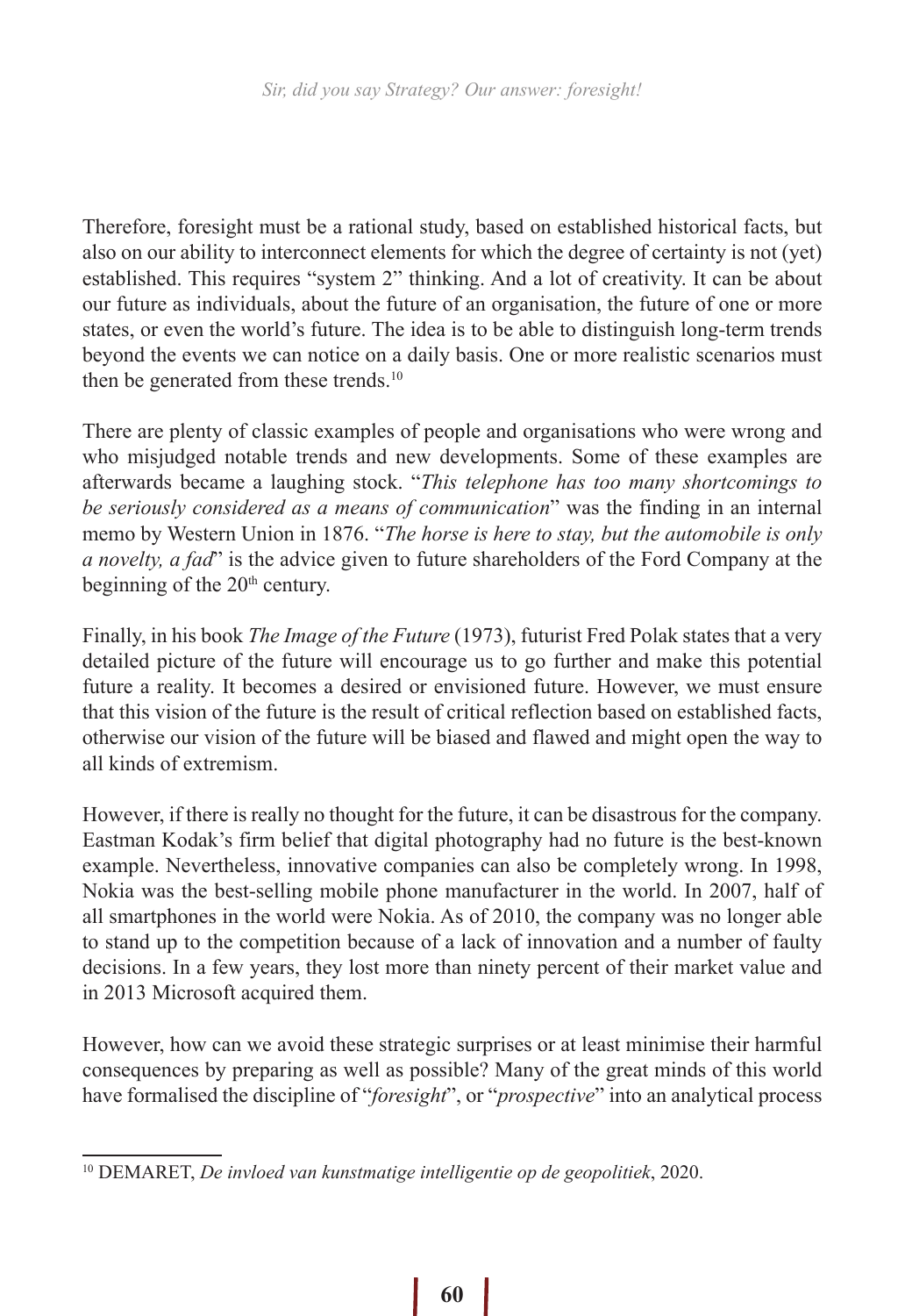that should guide us through the complexity of the dimensions addressed but should, at the same time, remain understandable to be grasped by the human being.

Two schools of thought have theorised this discipline. On the one hand, we find the Anglo-Saxon school of "*foresight*" under the impetus of RAND Corporation from the 1950s onwards, notably to develop doctrines for the use of nuclear deterrence<sup>11</sup>. On the other hand, we find the French school of "*prospective*" under the impulse of Gaston Berger<sup>12</sup>. The Anglo-Saxon school is characterised by an expert approach, whereas the French-style prospective is more participatory by advocating the involvement of the public in the analyses.

Different analysis models have been developed and allow foresight studies to be carried out. These include Wendy Schultz, who speaks of five key activities where different methods can be combined, or R.K Lum with his "*4 steps to the future*", a process consisting of four steps that should make it possible to compare different scenarios. Within this process, there are many choices. Rafael Popper has represented most of the methods or tools in a visual way, as illustrated on the figure below<sup>13</sup>.

Although these models differ in their nomenclature as well as in the number of steps to be taken, they all share certain commonalities, such as the identification of elements from the past, contemporary trends and emerging elements which, combined together, should make it possible to describe possible visualisations of the future, 10, 15 or even 20 years from now.

At this point, it is necessary to focus on an important decision in the discipline. The analysis can be limited to an *exploratory analysis*, as decided by the sponsoring entity, in which case it identifies possible futures and deduces the impacts, for example in the form of risks and threats. Alternatively, the sponsor can decide to conduct a *normative analysis* in order to create "*his preferred vision of the future*". In this logic, the sponsor

<sup>&</sup>lt;sup>11</sup> A Brief History of RAND (https://www.rand.org/about/history/a-brief-history-of-rand.html).

<sup>12</sup> Philippe Durance (éd.), De la prospective, *Textes fondamentaux de la prospective française 1955-1966*, Paris, L'Harmattan, 2007.

<sup>13</sup> *Popper, R. (2008)* "Foresight Methodology", *in Georghiou, L., Cassingena, J., Keenan, M., Miles, I., and Popper, R. (eds.), The Handbook of Technology Foresight, Edward Elgar, Cheltenham, pp. 44-88.*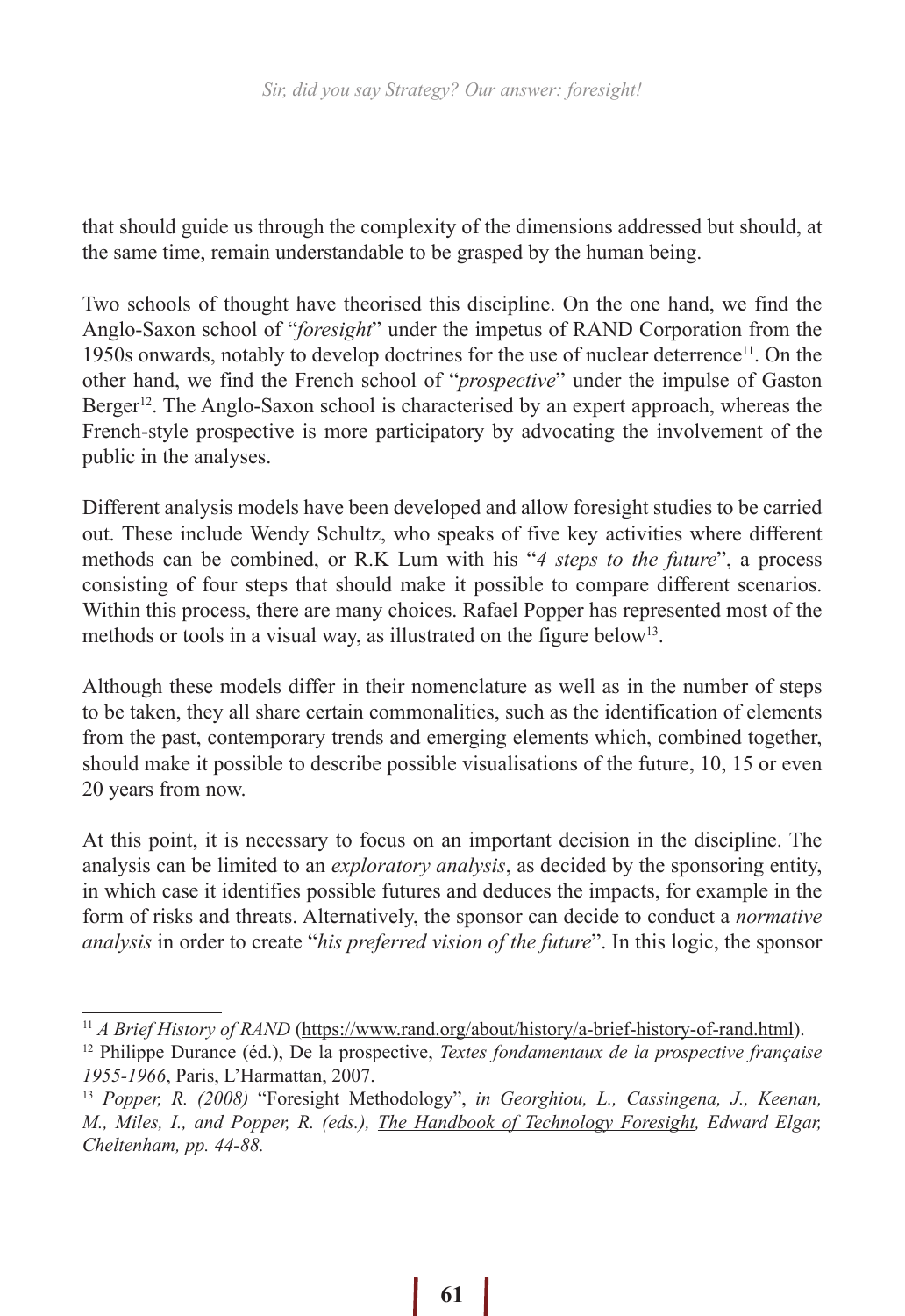wants to build his own future, without ignoring other possibilities, in order to make the strategic decisions that will allow him and his organisation to achieve the determined objectives and vision. It is clear that such a multi year analysis will present obstacles that will require the organisation to be "tele-guided" through the multiple possibilities that are available.



Within this framework, the most creative and certainly the "sexiest" step for science fiction screenwriters is the writing of scripts. While this is an important step, it is not mandatory! Nevertheless, it often remains a very useful tool for convincing the target audience of the merits of the discipline and allows the visualisation of the consequences of the association of different trends. Thus, the scenario is a really powerful communication tool when it is necessary to influence "decision makers" who have to make strategic choices.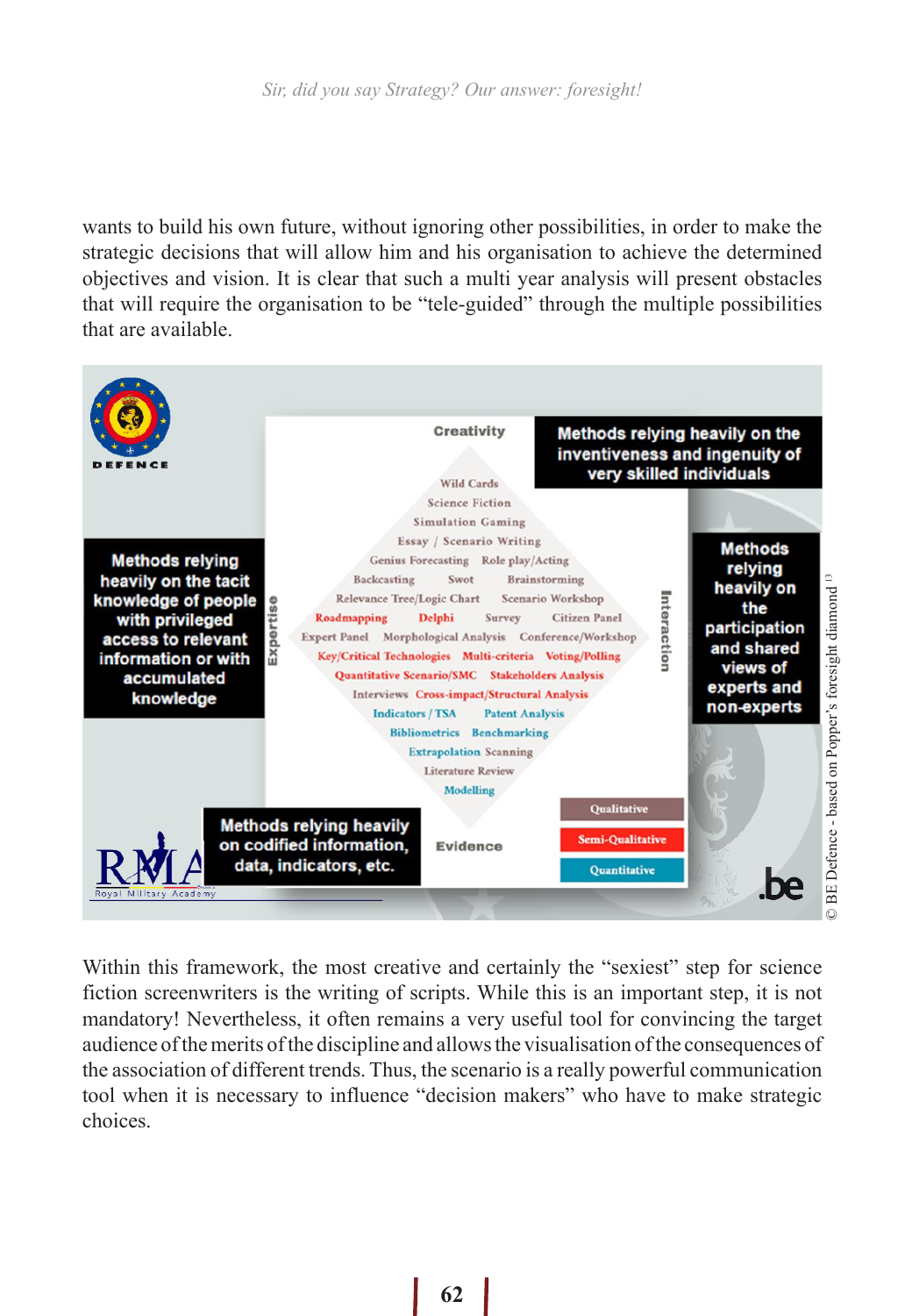In this context, some decision makers might be tempted to outsource this approach by using prospective analyses carried out by other entities or rely on the analysis of others such as international organisations, supranational and/or multilateral entities or private bodies. In the contemporary neo-liberal context, this would probably be a logical choice of pure efficiency. In our humble opinion, the rule of subcontracting is irrelevant. As we put it in French, "One is never better served than by oneself"; only the persons who know a population's sensibilities and culture can set up the most efficient scenarios. In addition, this adage is even truer when it comes to the security of its own population, a crucial function of any sovereign state.

This does not mean that the exercises and reports of international organisations are of no use. However, the diversity of these organisations, such as NATO or the EU, is so great that Member States could not copy the result without any critical reflection. A number of Member States have already carried out this exercise at their level. The Netherlands has its "verkenningen"14, Finland has a vigorous report on a range of strategic themes during every legislature, and Germany, France and Canada have thought about the future at national level. It is striking that a lot of foresight is acquired at regional and local level and in different domains. Indeed: although the main trends have become global, and thus prevalent in Belgium – a small country and the third most globalised one, according to the KOF Indicator<sup>15</sup> in 2020 –, we recommend keeping the analysis *in situ* because only those who know the in-house "DNA" will be able to develop possible future scenarios and the preferred vision of the sponsoring entity. A proper analysis remains the monopoly and the guarantee of intellectual independence of the entity that plebiscites it, namely the state. Why? Because the state is and will always be the only one responsible for the security of its population on the territory in the Westphalian conception. Moreover, the recent economic crisis of 2008 on the one hand and the current pandemic on the other hand have demonstrated the relevance of having a strong and resilient state. The state and the state alone is able to impose the measures necessary to deal with emergencies. It is important to remind it at a time where some people advocate a minimum of state intervention and therefore a minimum of resources for the state. The recent saga of the stocks of masks stored in a military barracks but destroyed to allow the reallocation of the infrastructure for other functions to another Belgian "federal public service" (FPS)<sup>16</sup> due to lack of space has also caused a lot of discussions and upheaval.<sup>17</sup>

<sup>14</sup> https://www.youtube.com/watch?v=slWCXIQZUr8

<sup>15</sup> https://kof.ethz.ch/en/forecasts-and-indicators/indicators/kof-globalisation-index.html

<sup>&</sup>lt;sup>16</sup> Service Public Fédéral (SPF) / Federale Overheidsdienst (FOD).

 $17$  The Epoch Time, Belgique : la réserve stratégique de masques a été incinérée pour faire de la place aux migrants, 8 April 2020 (https://fr.theepochtimes.com/belgique-reserve-strategique-demasques-a-ete-incineree-faire-de-place-aux-migrants-1323054.html).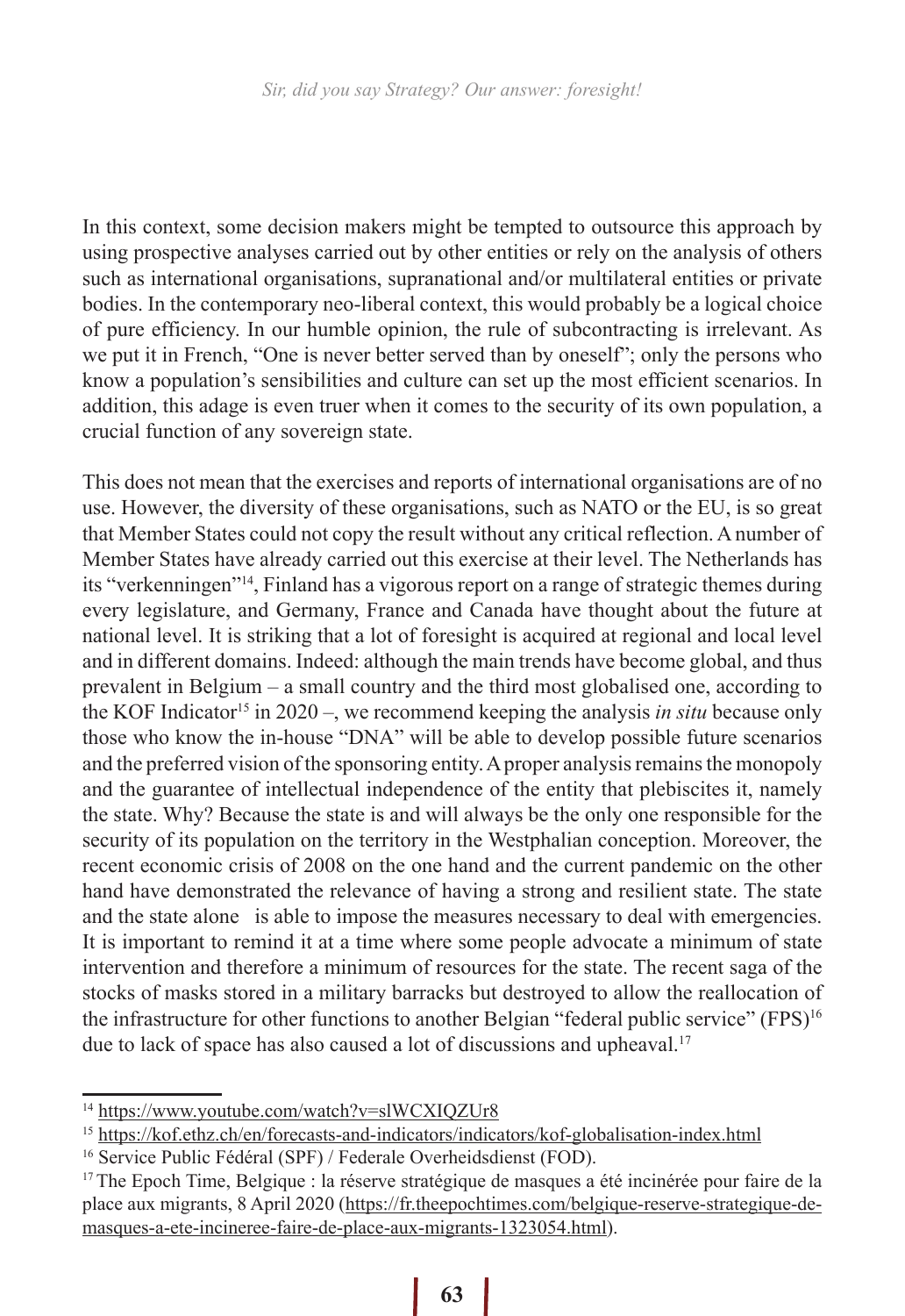However, *in situ* does not mean that you have to work in a covert and secret way. On the contrary, the more open your analysis is, the more it takes into consideration the different dimensions of the problem, and the more relevant and credible it will be for the sponsor. Moreover, these are two inherent characteristics of foresight analyses, seeing *far* and seeing *wide*. There is no point in making a foresight analysis with a horizon of one or two years. In such a case, the essence of this type of analysis would be lost. For example, in the economic field, the Belgian Planning Bureau<sup>18</sup> prepares, among other things, 6-month economic projections based on equations by extrapolating the figures, without omitting its long-term economic analyses (5 years). However, an interdisciplinary foresight analysis over the next 10 or 15 years will rather have to deal with, for example, the impact of climate change or the consequences of a technological revolution in energy on our economic model without providing figures. The consequence is that it is necessary to think broadly, i.e. to take into account the many dimensions of a problem by calling on as many experts from different branches as possible to grasp all its facets and analyse it through different prisms. For example, not without reason, the United Nations has evolved from the concept of security, in the military sense of the term, to the much broader concept of "*human security*", which requires the advice of scientists in many different fields.

## **What about our Department of Defence (DOD)?**

In concrete terms, the Chief of Defence (CHOD) and his Assistant Chief of Staff Strategy (ACOS Strat), aware of the need to be able to anticipate future developments in order to respond to them with the appropriate tools, have laid the foundations for the necessary analysis. The recent interview of Major General BOUCKE, ACOS Strat, published in this review, testifies to this will. However, in these times of budget cuts, you may ask, why would we engage in such an analysis? Beyond the environment described in the introduction of this article, it is essential to provide our senior leadership with a performant tool for decision-making in the face of uncertainty, especially when engaging a department of 24,000 men and women and expensive major equipment in inherently dangerous situations. This tool will also allow the organisation to argue and justify the different decisions that are taken to the political leaders and to the public opinion.

<sup>&</sup>lt;sup>18</sup> https://www.plan.be/aboutus/institution\_desc.php?lang=fr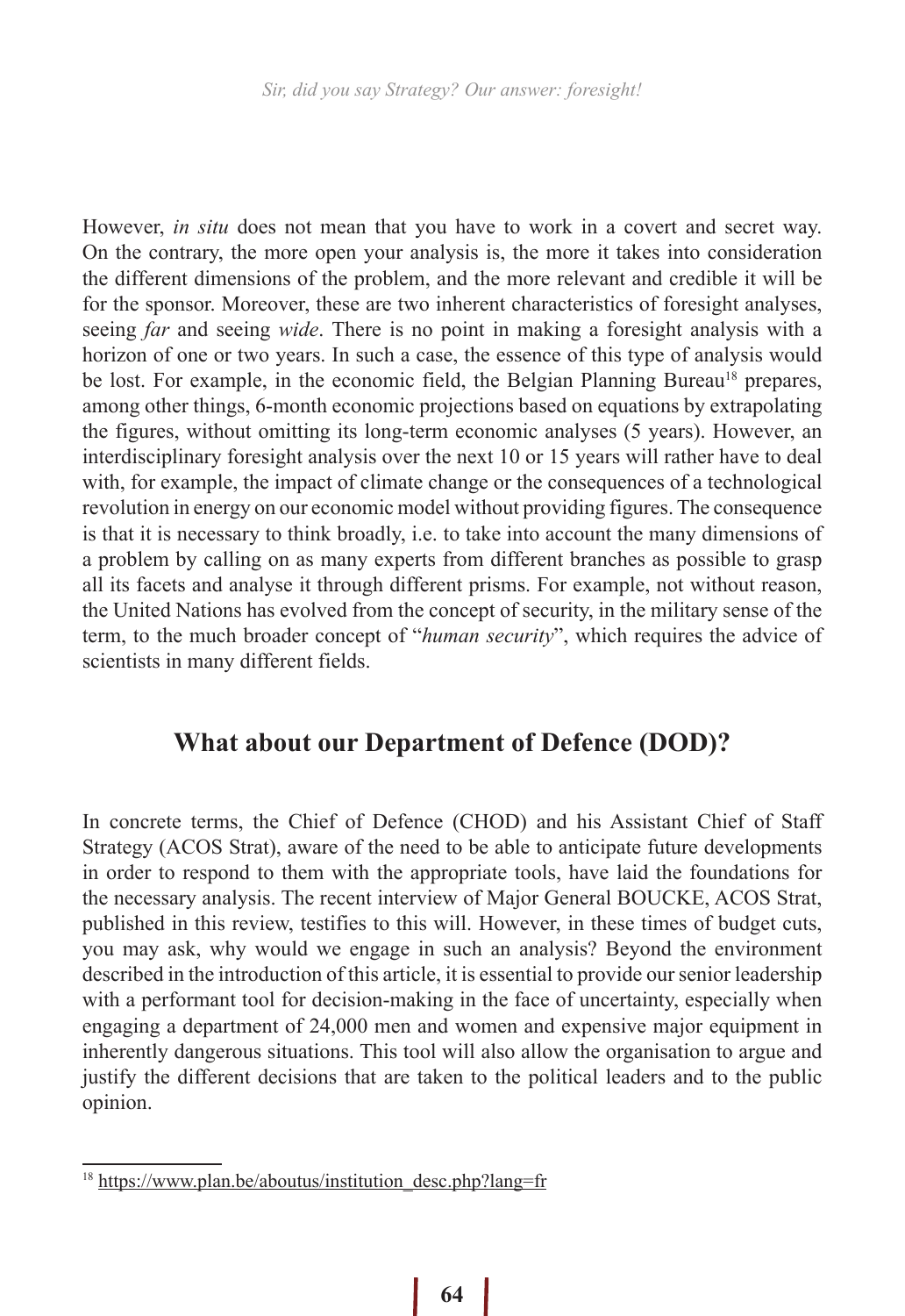

Thus, the foresight tool has several vocations. We think that it is important to mention first and foremost the tool's ability to enable the formulation of a shared vision for the organisation and perhaps even beyond the department. The tool also offers the possibility to anticipate the environment in which our Components (Land, Air, Navy and Medical) will have to evolve. It therefore enables capability development in all its DOTMLPFI19 aspects, especially when writing the key user requirement's (KUR). It also allows the validation of our 10 engagement scenarios (different from future scenarios) and perhaps even the development of new engagement scenarios such as a "*Cyber Ops Scenario*". It therefore allows us to visualise the nature of the types of engagement that Defence envisages, or...not, depending on the environmental and geopolitical

<sup>19</sup> *Doctrine, Organisation, Training, Material, Leadership, Personal, Facilities, Interoperability.*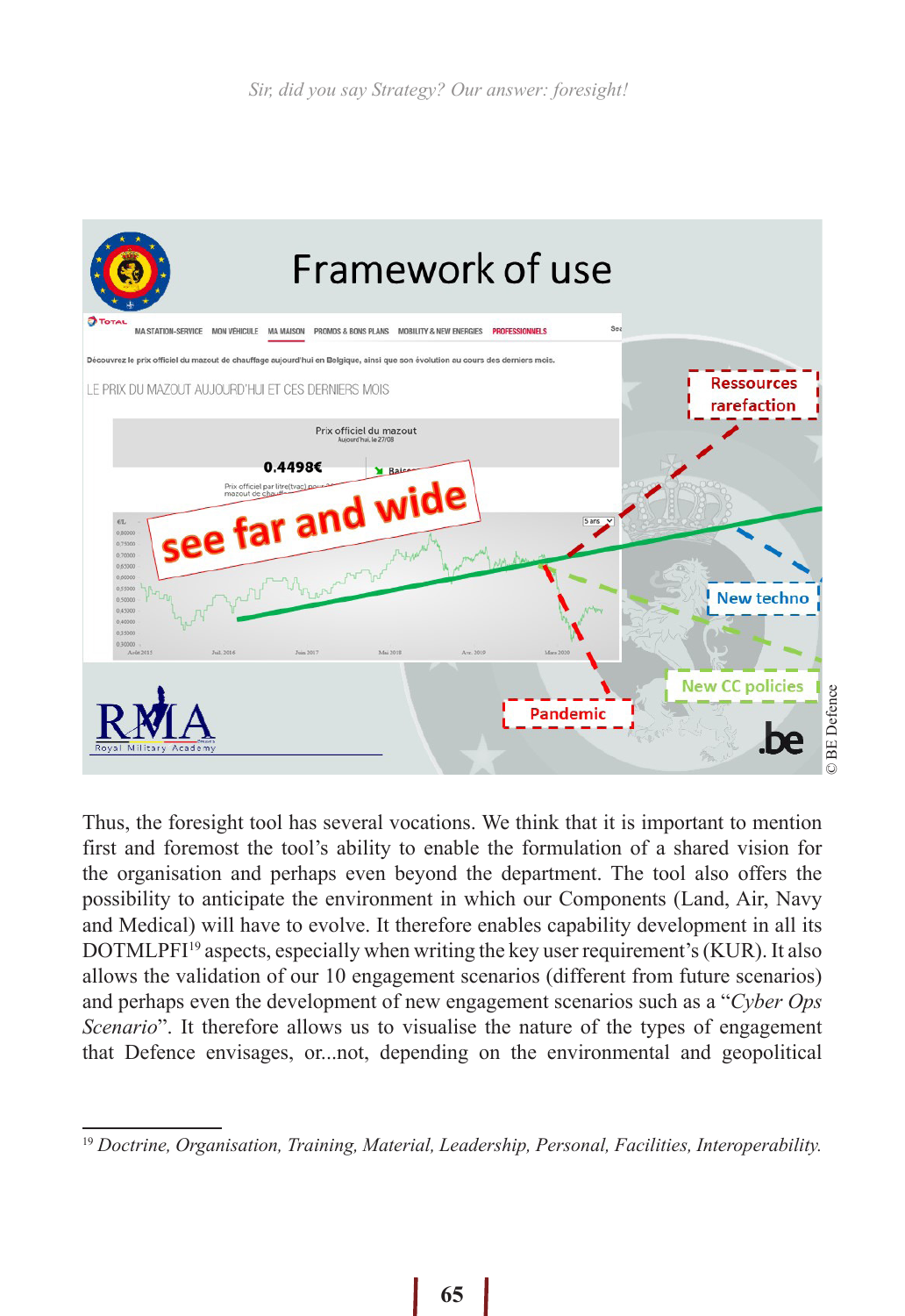context. In a more concrete way now, this tool even offers the possibility, for example, of considering membership of different international organisations or multilateral initiatives, the opening of Defence Attaché posts in our embassies or even posts in the Allied headquarters. Finally, the vision resulting from a forward-looking process can also guide R&D choices within the Royal Military Academy (RMA) and beyond. We can therefore speak of a process that is essential for the long-term development of our organisation.

In this effort, the ACOS Strat and his department are not alone. Indeed, since 2016, the World Politics Chair of the Royal Military Academy (RMA) has trained its lecturers in the discipline by having them participate in modules at the Geneva Centre for Security Policies (GCSP) and at the Catholic University of Louvain-la-Neuve (UCLouvain) and then teach a module in the Advanced Staff Course (AStC). Given the small size of the military world and the excellent relationship between ACOS Strat and the Chair, the Strategy Department requested the support of the Chair in order to train its staff and thus be able to apply the process for their specific needs. Nevertheless, Strategy Department staff did not wait until they were trained to use the tool. For example, as part of the process of forging a new government, ACOS Strat/Pol Div staff wrote the excellent *2019 Security Environment Review*<sup>20</sup> to enable our political and economic leaders to see all the security trends at work that will shape our world tomorrow. This was a necessary, if not useful exercise.

Let us conclude by mentioning the initiative underway within ACOS Strat to initiate this fundamental process. As a number one priority of the Assistant Chief of Staff for Strategy, Major General Boucké, as stated in the article *Vous avez dit Stratégie* (You said Strategy) of the Belgian Military Review<sup>21</sup>, the strategic foresight analysis (SFA) within the Strategy department is the required answer to the need of Defence in this field. Its project pilot, aware of the complexity of the project, has done everything possible to lay a sound basis for a success story, by consulting experts within Defence but also

<sup>20</sup> 2019 Security Environment Review, Defence, 2019 (http://units.mil.intra/sites/Strat/ WorkspaceAcosStrat/Transversal/2\_IDS/4\_CCIV/2\_PVS/1\_Doc/Benchmarking/BEL/ Security environment review.pdf).

<sup>21</sup> Jo Coelmont and Henri Badot-Bertrand, "Vous avez dit Stratégie ? U zegt Strategie? An interview with major general Boucké, Assistant Chief of Staff Strategy", Revue Militaire Belge – Belgisch Militair Tijdschrift, Edition 19, Jun 2020.